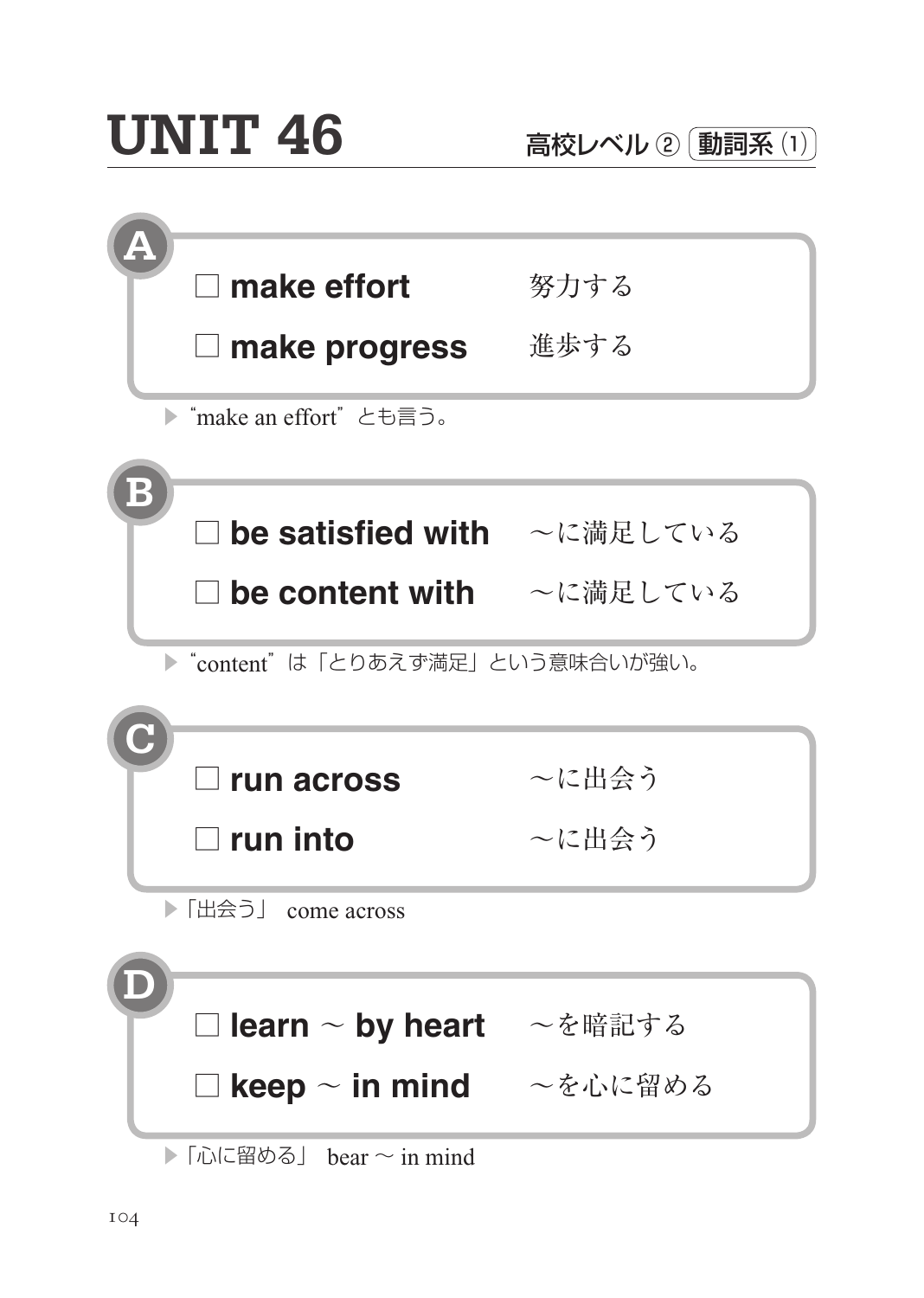## 表現を使ってみよう! *Let's use the phrases!*

|                | 1 ケイトは日本語が上手になっている。                                                                                                                                                                     |                                 |
|----------------|-----------------------------------------------------------------------------------------------------------------------------------------------------------------------------------------|---------------------------------|
|                | 2 私は高校の時の先生に出会った。〔i-〕                                                                                                                                                                   | 中学レベ<br>儿                       |
| $\circled{3}$  | 私は彼女の言葉を心に留めている。                                                                                                                                                                        | 高校                              |
| $\circled{4}$  | 収入にはまあ満足しています。[c-]                                                                                                                                                                      | 儿<br>Œ                          |
| (5)            | 君は努力すべきだった。                                                                                                                                                                             | 局校レベル                           |
| (6)            | 彼らはきっとその結果に満足しているだろう。[s-]                                                                                                                                                               | $\overline{c}$                  |
| $\circledcirc$ | 私はおかしな文に出会った。〔a-〕                                                                                                                                                                       |                                 |
| (8)            | 彼女はその詩を暗記した。                                                                                                                                                                            | 儿<br>$\sqrt{3}$                 |
|                | 便利な<br>口語表現 > Here we go.<br>- さあ出発だ。<br>(46)                                                                                                                                           | 高校 レベ<br>儿<br>$\left( 4\right)$ |
|                | $\circled{1}$ making progress $\circled{2}$ ran into $\circled{3}$ keep / in mind $\circled{4}$ am content with<br>5 made effort 6 are satisfied with 7 ran across 8 learned / by heart |                                 |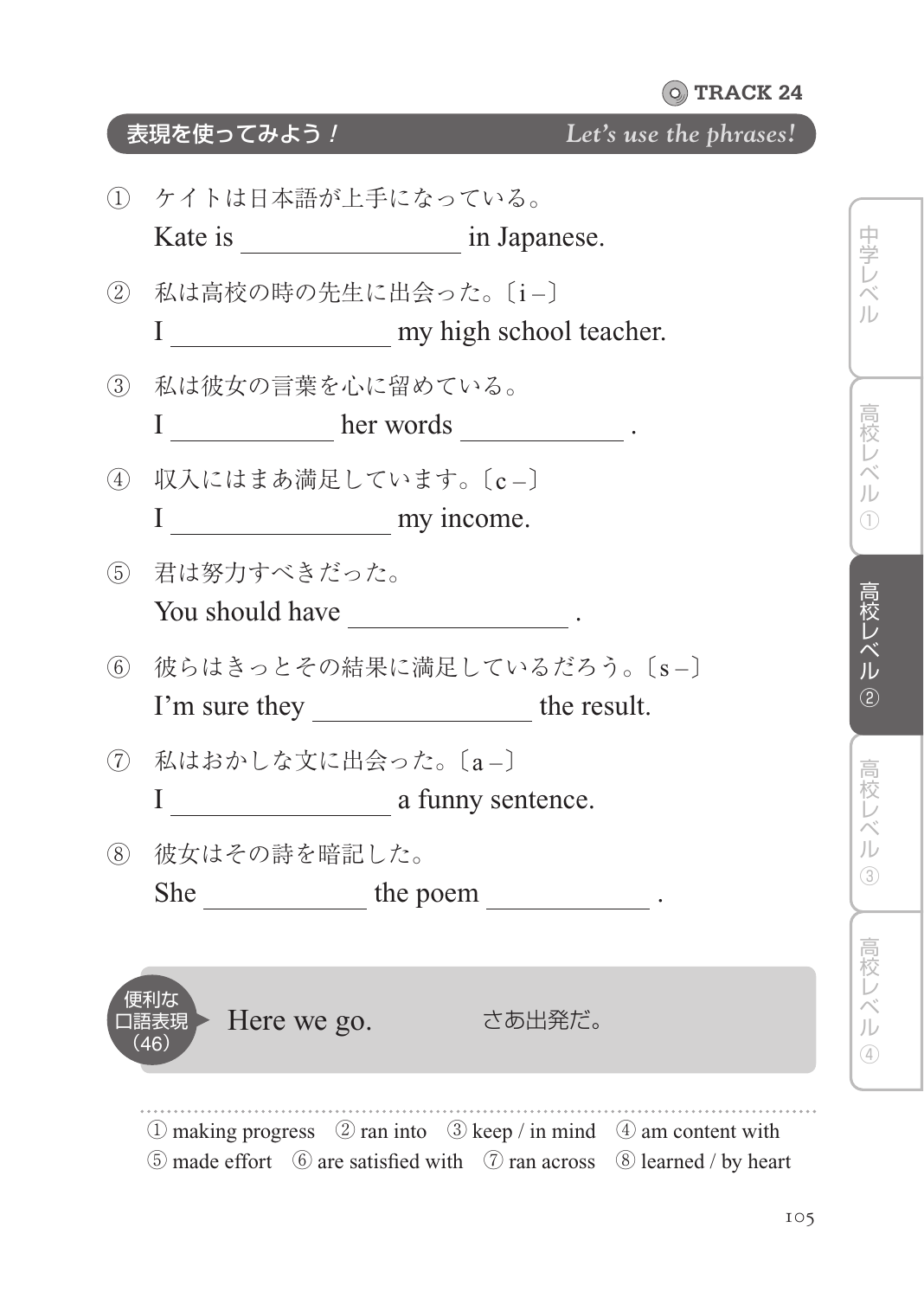| 目を覚ます   |
|---------|
| 寝つく     |
|         |
|         |
| 現れる     |
| 現れる     |
|         |
|         |
| ~の悪口を言う |
| ~をほめる   |
|         |
|         |
| 意味をなす   |
| ~を理解する  |
|         |

▶「理解する」 comprehend